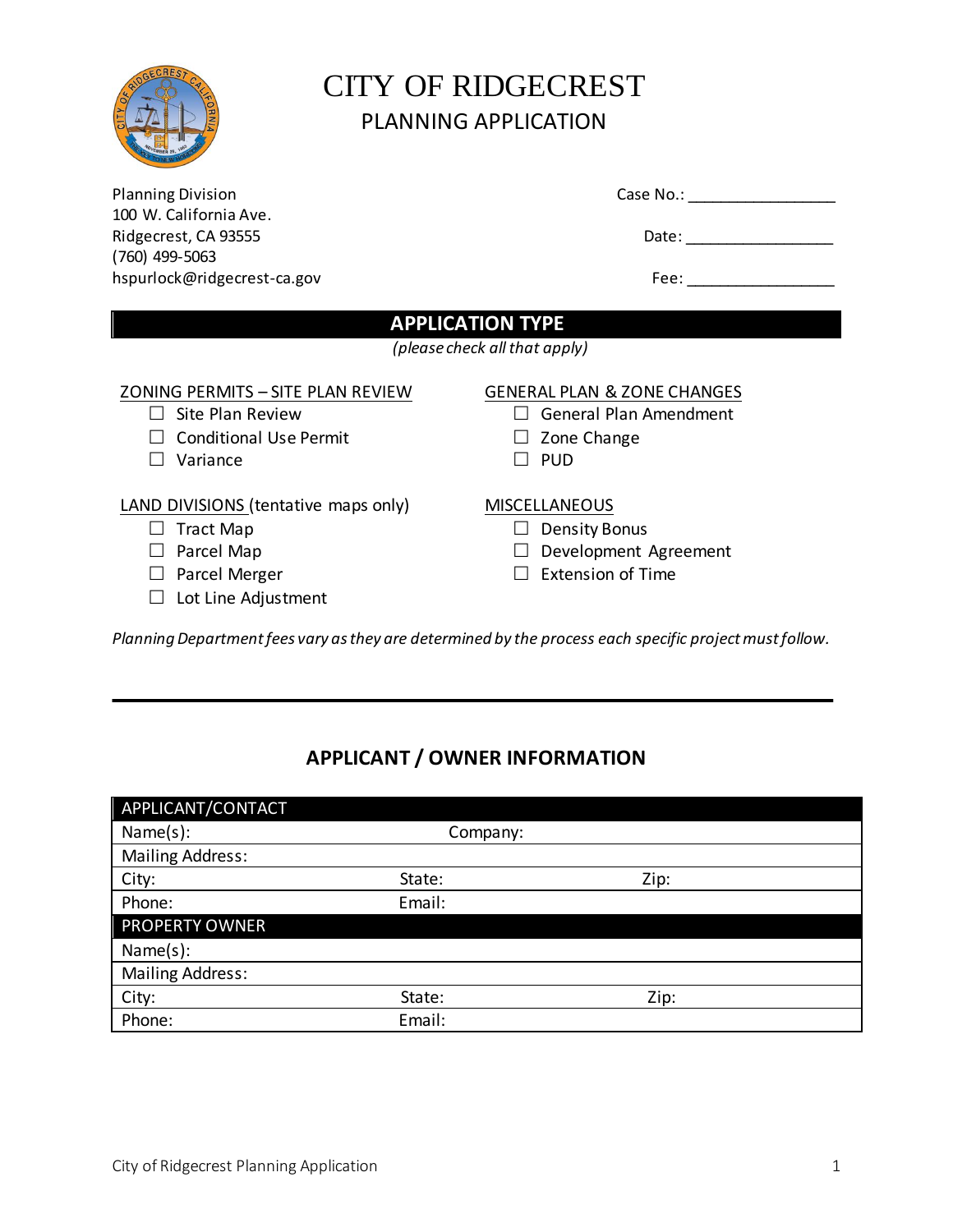# **PROJECT INFORMATION**

(fill out as completely as possible)

| 1. | Description of proposal (explain in detail):                                                          |  |
|----|-------------------------------------------------------------------------------------------------------|--|
|    |                                                                                                       |  |
| 2. | Reason for request:                                                                                   |  |
|    |                                                                                                       |  |
| 3. | Site address (if none, general location):                                                             |  |
| 4. |                                                                                                       |  |
| 5. | Zoning: __________________________General Plan Designation: ____________________________              |  |
| 6. |                                                                                                       |  |
| 7. | If this is a division of land, number of lots created: Buildable: _______ Non-buildable: _____        |  |
|    | Is a variance being requested? O Yes O No                                                             |  |
|    |                                                                                                       |  |
| 8. | Will the project (or map) be phased? $O$ Yes $O$ No                                                   |  |
|    | If yes, what is the anticipated schedule of development?                                              |  |
|    |                                                                                                       |  |
| 9. | List and describe any other permits or other public agency approvals required for this project:       |  |
|    |                                                                                                       |  |
|    | 10. List any associated projects or relationships to a larger project or series of projects:          |  |
|    | 11. Please include as separate attachments, any additional information that you feel is necessary for |  |
|    | staff and the decisions maker's understanding of the project.                                         |  |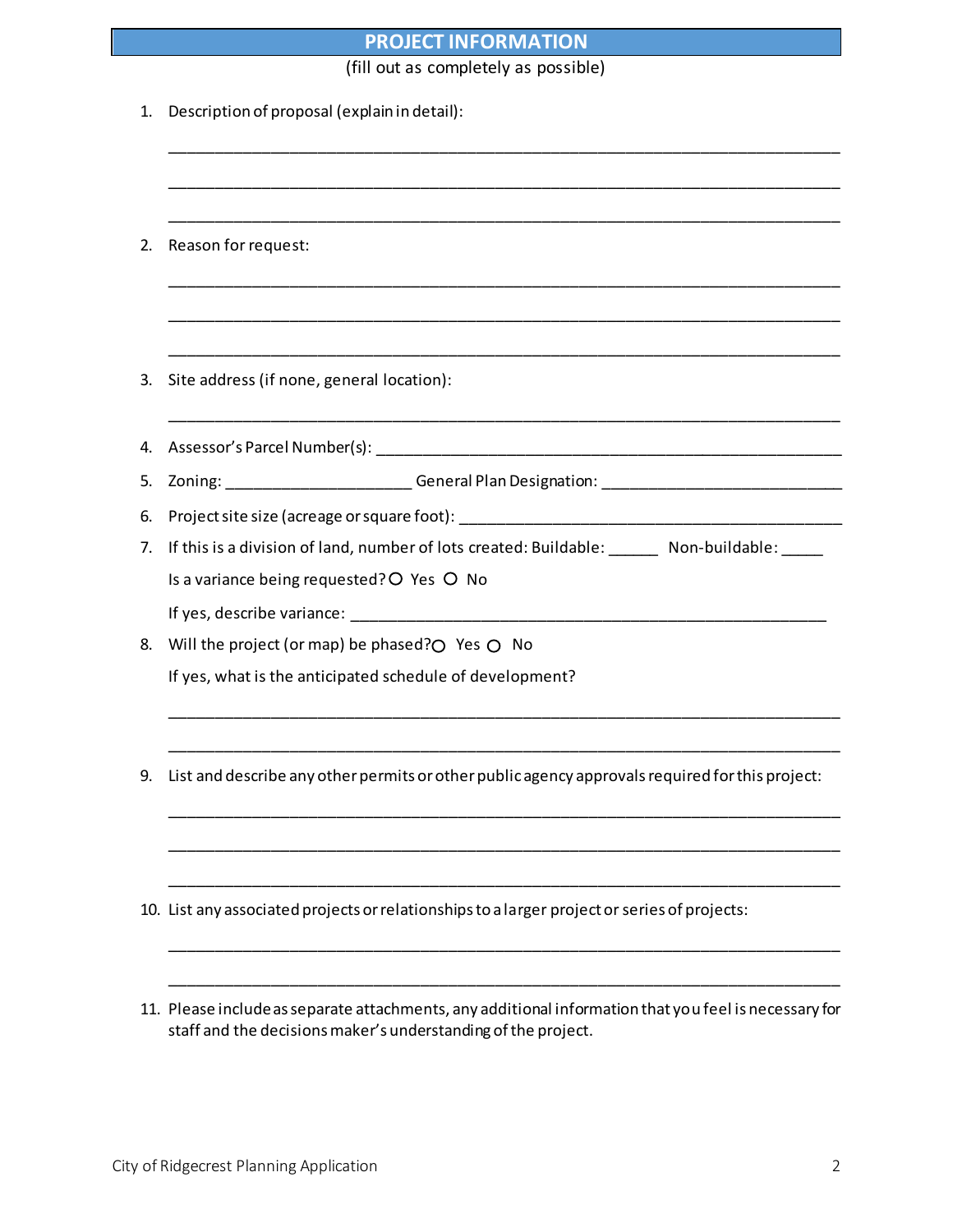# **PROPOSED USE**

| Residential: O Single Family O Multifamily |                                                                                                     |
|--------------------------------------------|-----------------------------------------------------------------------------------------------------|
|                                            |                                                                                                     |
|                                            | Building height: (feet from grade to highest point): ___________________________                    |
|                                            |                                                                                                     |
|                                            |                                                                                                     |
|                                            |                                                                                                     |
|                                            |                                                                                                     |
|                                            | Commercial: (check type) $\bigcirc$ Retail $\bigcirc$ Office $\bigcirc$ Restaurant $\bigcirc$ Other |
|                                            |                                                                                                     |
|                                            |                                                                                                     |
|                                            | Building height (feet from grade to highest point): ____________________________                    |
|                                            |                                                                                                     |
|                                            |                                                                                                     |
|                                            | Describe size and type of loading facilities: __________________________________                    |
|                                            |                                                                                                     |
|                                            |                                                                                                     |
| Industrial/Manufacturing:                  |                                                                                                     |
|                                            |                                                                                                     |
|                                            |                                                                                                     |
|                                            | Building height (feet from grade to highest point): ____________________________                    |
|                                            | Total number of employees: _________________ Number of employees on largest shift: ________         |
|                                            |                                                                                                     |
|                                            | Describe size and type of loading facilities: __________________________________                    |
|                                            |                                                                                                     |
| Education/Government:                      |                                                                                                     |
|                                            |                                                                                                     |
|                                            |                                                                                                     |
|                                            | Building height (feet from grade to highest point): ____________________________                    |
|                                            |                                                                                                     |
|                                            |                                                                                                     |
|                                            | Describe size and type of loading facilities: ___________________________________                   |
|                                            |                                                                                                     |
|                                            |                                                                                                     |
| $\Box$ Other:                              |                                                                                                     |
|                                            |                                                                                                     |
|                                            |                                                                                                     |
|                                            | Building height (feet from grade to highest point): ____________________________                    |
|                                            |                                                                                                     |
|                                            |                                                                                                     |
|                                            | Describe size and type of loading facilities: __________________________________                    |
|                                            |                                                                                                     |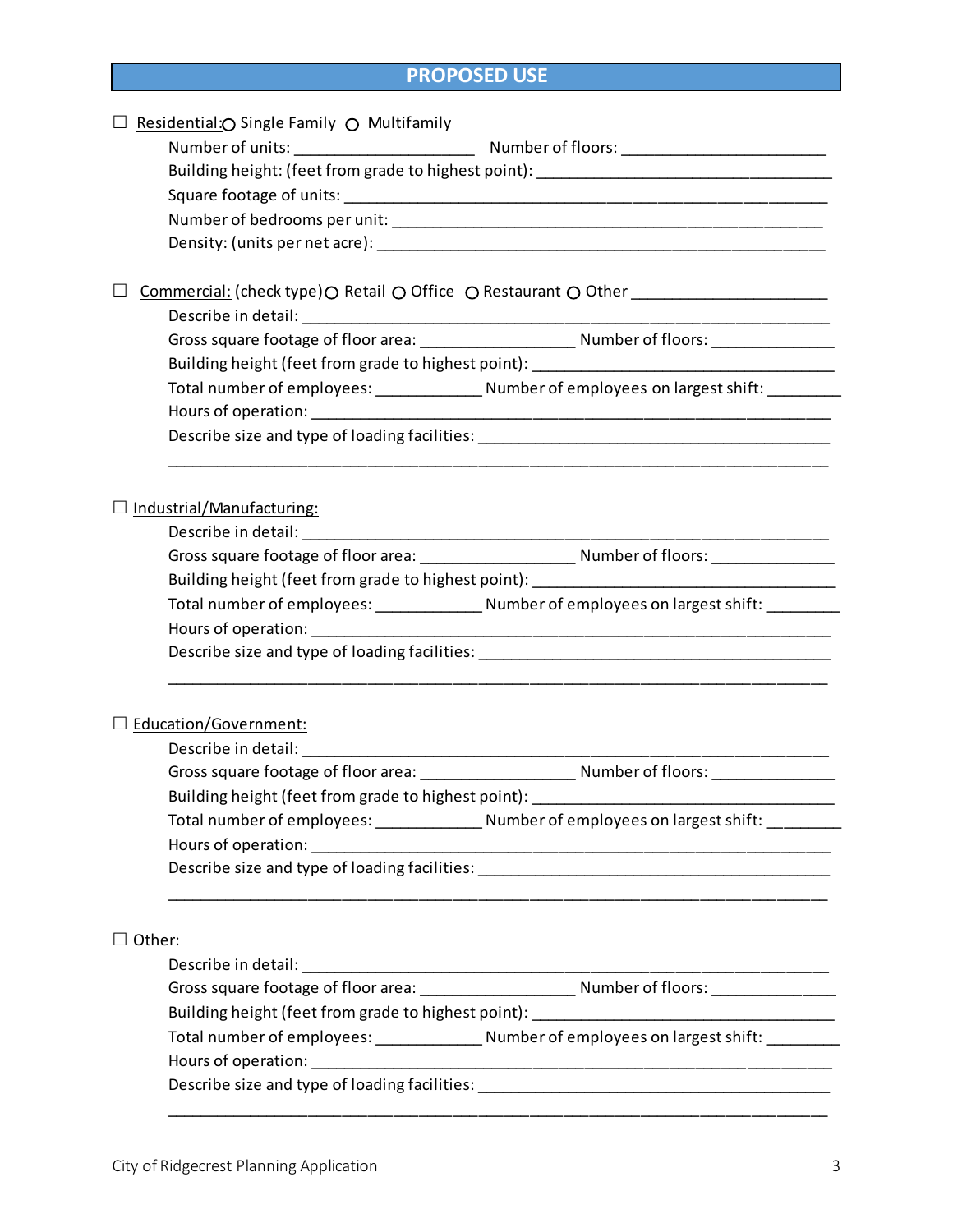# **AUTHORIZED SIGNATURES**

I hereby certify that any statement contained in this application and any information attached as part of this application are true and correct to the best of my knowledge. I agree to comply with all city ordinances, state, and other applicable laws relating to the development requested in this application, including my responsibility to post the subject property with public notice signs as required. I understand that the application fee is non-refundable and that a receipt of the fee and review of requirements by City staff does not constitute implied approval or disapproval of this application. I acknowledge that I am responsible for submitting all required information on the most current City of Ridgecrest planning application form. Any permit approval issued by the City because of false information on this application, or by use of an altered or out of date application, shall render it void and that I may be subject to any penalties and/or remedies as allowed by law.

I further acknowledge that this project may generate costs for services that exceed the initial application fee or deposit. I hereby agree that fees for these additional services will be paid by me to the City of Ridgecrest no later than five (5) business days from the date said services are requested or prior to the public hearing date, whichever occurs first. Failure to make the required payment shall be taken as my request to cease processing and close this application. The City shall subsequently record the failure by me to make the requested payment as withdrawal of this application by default.

| PROPERTY OWNER SIGNATURE | PROPERTY OWNER NAME (PRINT) | <b>DATE</b> |
|--------------------------|-----------------------------|-------------|
| APPLICANT SIGNATURE      | APPLICANT NAME (PRINT)      | <b>DATF</b> |

#### **NOTE:**

*Original signatures of both the property owner and applicant are required for this application to be considered complete for processing. Letters of authorization signed by the property owner are also acceptable.*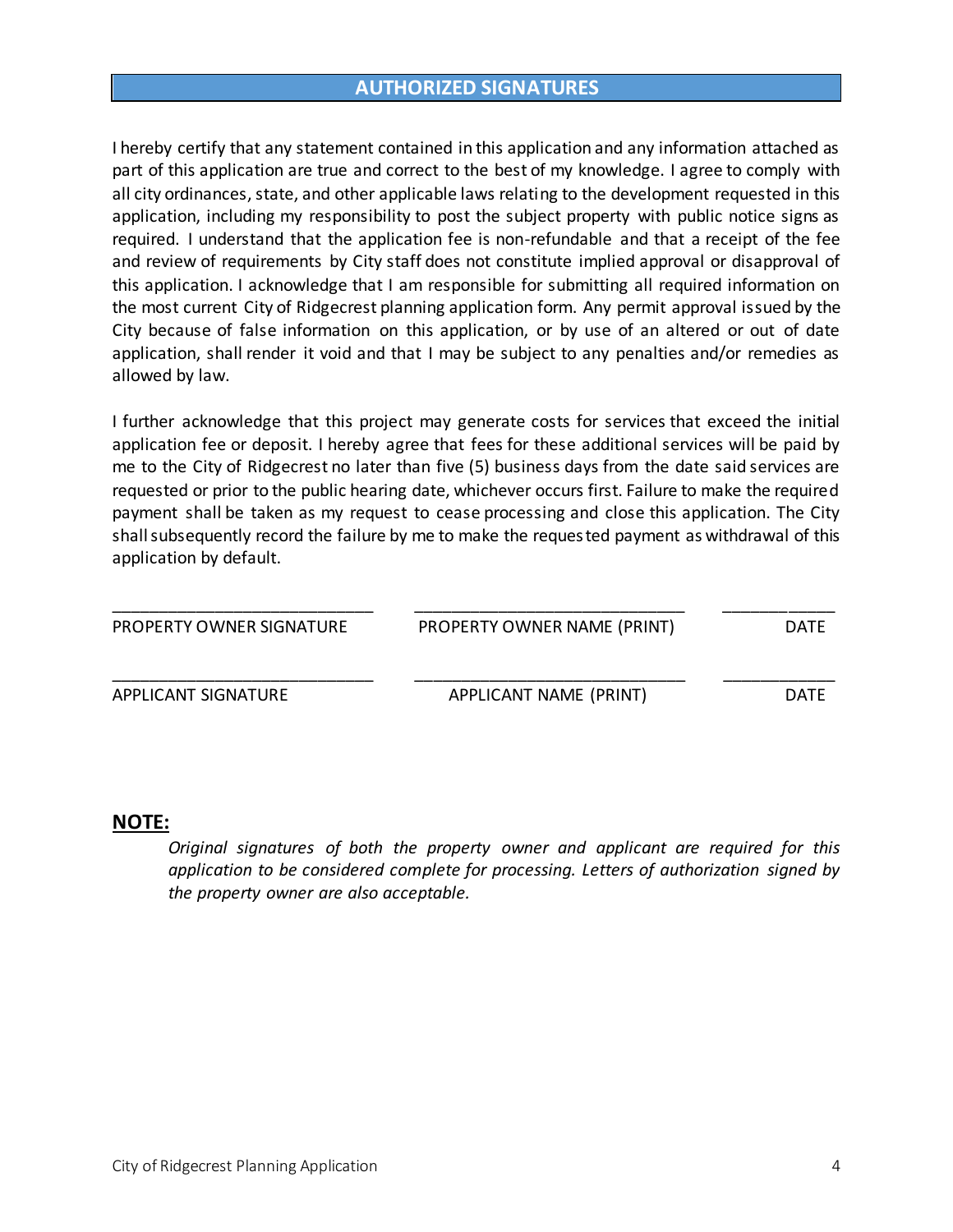# **INDEMNIFICATION AGREEMENT**

In consideration by the City of Ridgecrest of a project, including related environmental

documents, for a *(identify the type of project from page 1)*

Located at  $\Box$ 

*(address or general location)*

I/We (identified below) agree to indemnify, defend, and hold harmless the City of Ridgecrest and its officers, agents, employees, department, commissioners and boards ("City" herein) against any and all liability, claims, actions, causes of action or demands whatsoever against them, or any of them, before administrative or judicial tribunals of any kind whatsoever, in any way arising from, the Applicant's representations contained within this application, including without limitation any CEQA approval or any related development approvals or conditions, whether imposed by the City or not, except for the City's sole active negligence or willful misconduct.

This indemnification agreement does not prevent the Applicant or property owner from challenging any decision by the City related to this project and the obligations of this condition apply regardless of whether any other permits or entitlements are issued.

The City will promptly notify the Applicant and property owner (if different than Applicant) of any such claim, action, or proceeding, falling under this condition within thirty days of receiving such claim. The City, in its sole discretion, shall be allowed to choose the attorney or outside law firm to defend the City at the sole cost and expense of the Applicant and/or property owner, jointly and severally, and the City is not obligated to use any law firm or attorney chosen by another entity or party.

\_\_\_\_\_\_\_\_\_\_\_\_\_\_\_\_\_\_\_\_\_\_\_\_\_\_\_\_\_\_\_\_\_\_\_\_\_\_\_\_ \_\_\_\_\_\_\_\_\_\_\_\_\_\_\_\_\_\_\_\_\_\_\_\_\_\_\_\_\_\_\_\_\_\_\_\_\_\_\_\_ Print Name Print Name Print Name Print Name Print Name Print Name Print Name Print Name Print Name Print Name P

\_\_\_\_\_\_\_\_\_\_\_\_\_\_\_\_\_\_\_\_\_\_\_\_\_\_\_\_\_\_\_\_\_\_\_\_\_\_\_\_ \_\_\_\_\_\_\_\_\_\_\_\_\_\_\_\_\_\_\_\_\_\_\_\_\_\_\_\_\_\_\_\_\_\_\_\_\_\_\_\_ Signature Signature Signature Signature Signature Signature

\_\_\_\_\_\_\_\_\_\_\_\_\_\_\_\_\_\_\_\_\_\_\_\_\_\_\_\_\_\_\_\_\_\_\_\_\_\_\_\_ \_\_\_\_\_\_\_\_\_\_\_\_\_\_\_\_\_\_\_\_\_\_\_\_\_\_\_\_\_\_\_\_\_\_\_\_\_\_\_\_ Date Date

## **Applicant/Contact: Property Owner of Record:**

(If the applicant/owner is not an individual, the corporation's name goes under "Print Name", authorized agent signature below it, and complete below.)

| Bv: |  |
|-----|--|
|     |  |

## **NOTE:**

*Original signatures of both the current property owner and the applicant are required on this form for this application to be considered complete for processing.*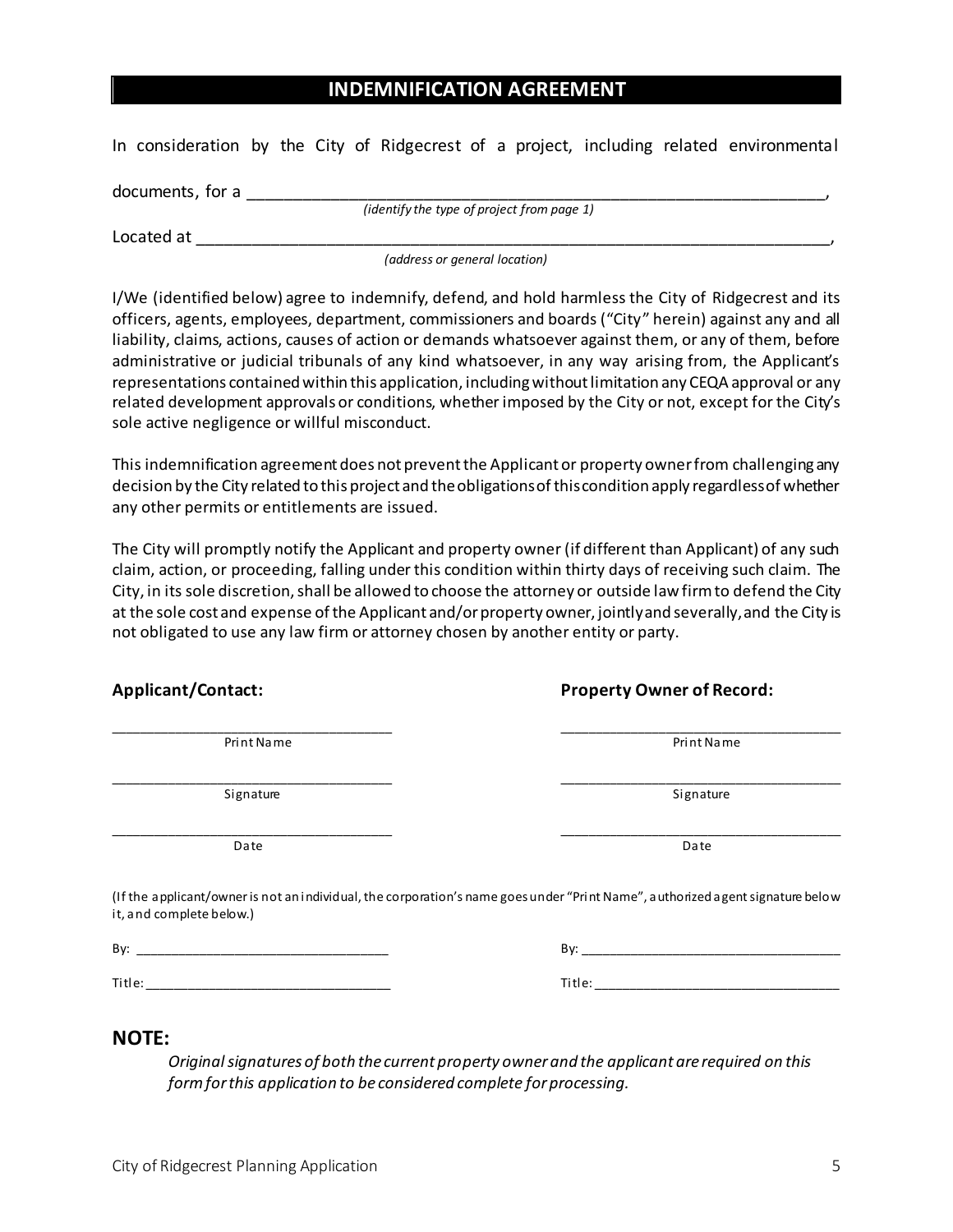# **SUPPLEMENTAL INFORMATION**

It may be necessary that your application include additional information such as site development plans, letters, reports, or special studies as identified in this packet to ensure that your application can be adequately reviewed and processed, and to avoid untimely delays. The following includes a list of supplemental information and special studies that will be necessary, depending on your application type to ensure that the entire application package can be deemed complete for processing. Please review carefully as this supplemental information is not required for all application types.

Summary of Supplemental Information that **may** be needed- check all that apply:

| $\circ$ 1. Site Development Plan | $\circ$ 2. Land Division         | $\circ$ 3. Zone Change |
|----------------------------------|----------------------------------|------------------------|
| (SPR/CUP/VAR)                    |                                  |                        |
| $\circ$ 4. Density Bonus         | $\circ$ 5. Development Agreement |                        |

#### **1. SITE DEVELOPMENT PLAN**

#### **Site Plan Review· Conditional Use Permit· Variance**

- $\Box$  2 full-sized site plans neatly dimensioned and drawn to scale
- $\Box$  1 reduced 8  $\frac{1}{2}$  " x 11" of all plans/drawings/elevations
- $\square$  Site Plan (see below for minimum requirements)
- **CUP:** Submit on a separate sheet explaining how and why the request is essential or desirable to the public convenience or welfare.
- **Variance:** Submit on a separate sheet explaining how and why the request meets these finding:

(1) That strict or literal interpretation and enforcement of the specified regulation would result in practical difficulty or unnecessary physical hardship inconsistent with the objectives of the zoning ordinance.

(2) That there are exceptional or extraordinary circumstances or conditions applicable to the property involved or to the intended use of the property which do not apply generally to other properties classified in the same zoning district.

(3) That strict or literal interpretation and enforcement of the specified regulations would deprive the applicant of privileges enjoyed by the owners of other properties classified in the same zoning district.

(4) That the granting of the variance will not constitute a grant of special privilege inconsistent with the limitations on other properties classified in the same zoning district.

5) That the granting of the variance will not be detrimental to the public health, safety or welfare, or materially injurious to properties or improvements in the vicinity.

## **The site development plan shall include the following:**

- $\Box$  Vicinity map with north arrow, numerical scale, and bar scale
- $\Box$  Existing property lines
- $\Box$  Abutting streets
- $\Box$  Site address(s)
- $\Box$  Legal boundaries of the site clearly delineated, including any interior parcel lines
- $\Box$  Existing on & off-site improvements (note as "existing")
- $\Box$  Type and location of any improvements to be removed
- $\Box$  Location of all proposed buildings and structures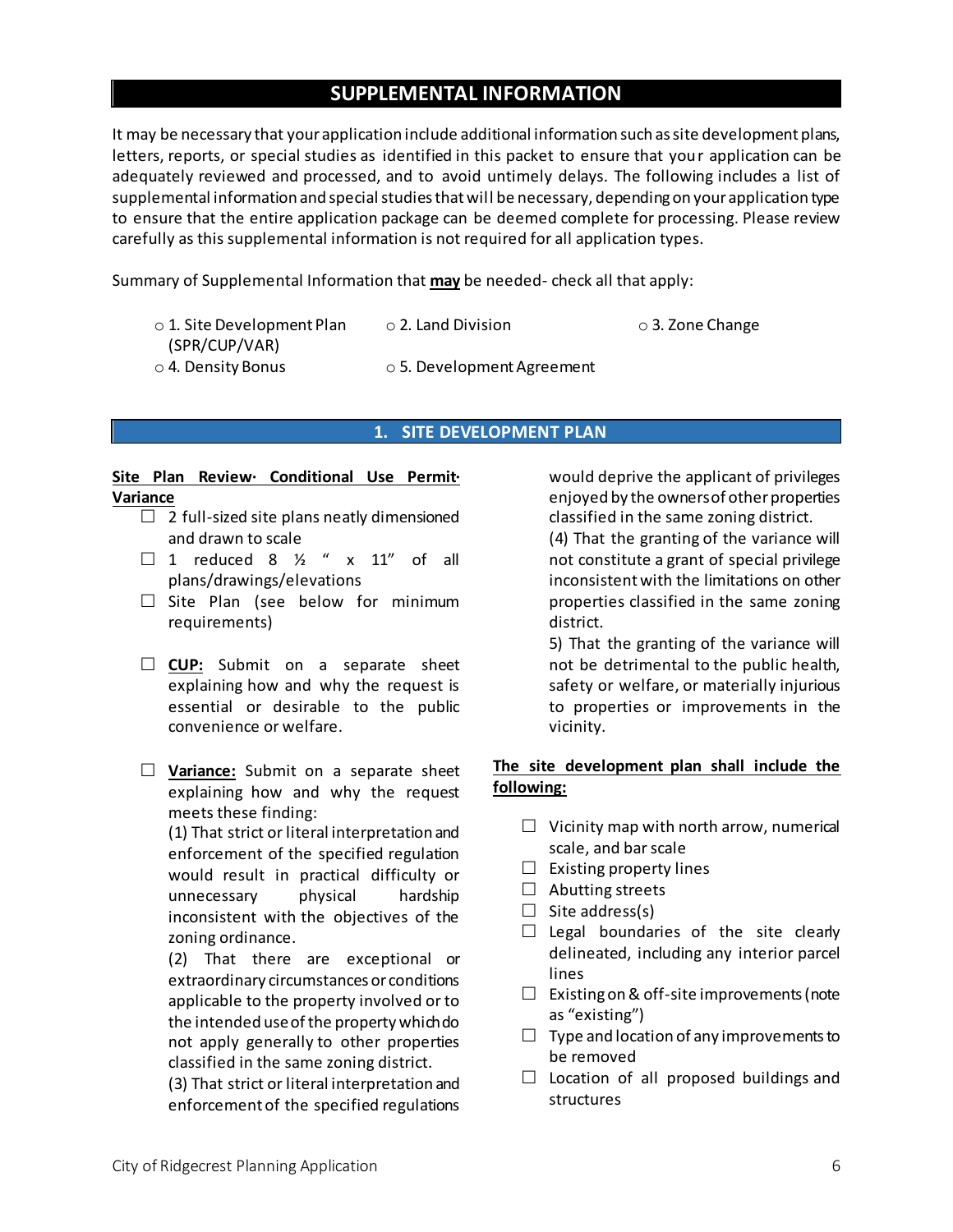- $\Box$  Location of off-street parking, indicate the number of required parking spaces, number of provided parking spaces, the number and location of handicapped spaces, types of paving, direction arrows depicting traffic flow, and parking dimensions.
- $\Box$  Location of parking lot lighting, including pole locations, pole height, wall packs, illuminations levels. And fixture types.
- $\Box$  Location and width of drive approaches
- $\Box$  Location, height, and material of fences and walls
- $\Box$  Method of storm water disposal, on-site drainage
- $\Box$  Location of existing and/or proposed public improvements (i.e., curbs, gutters, sidewalks, sewers, utility poles, fire hydrants, streetlights, traffic-control signing, traffic signals, etc.)
- $\Box$  Sewage and water connections to the street
- $\Box$  Locals of trash refuse areas
- $\Box$  Landscaped areas (or plan), including all perimeter and parking lot trees, shading,

pedestrian ways, and public plazas/open space, detailed sufficiently to show landscaping will meet the requirements of RMC Article III (Section 5-58- Water Efficient Landscaping)

- $\Box$  Summary of all proposed buildings including:
	- Total gross floor area of all buildings/structures
	- Number of floors and gross square footage of each
	- Use and square footage of existing buildings
	- Use and square footage of proposed buildings
	- Required and provided parking ratios for use
- $\square$  Elevations and floor plans (including description of room use) of all proposed and/or existing buildings or additions to existing buildings; the plans shall clearly show existing and proposed areas and any areas proposed for demolition, if applicable

## **2. LAND DIVISION**

 $\Box$  If you are making a land division application for any project type under this category on the first page, in addition to any of the items required in this main application packet, you must also complete any required items in the "**Land Division Supplement**", which is a separate packet from this application.

## **3. ZONE CHANGE**

 $\Box$  Attach to application, a specific map and legal description for each zone district proposed on the project site. The legal description must be stamped and signed by a licensed land surveyor, or registered civil engineer authorized to perform land surveying.

## **4. DENSITY BONUS**

 $\Box$  Explain how one of the incentives described in Article X – Density Bonuses of the Ridgecrest Municipal Code is necessary to make your housing units affordable. It is advised that you read this section before proceeding with the application.